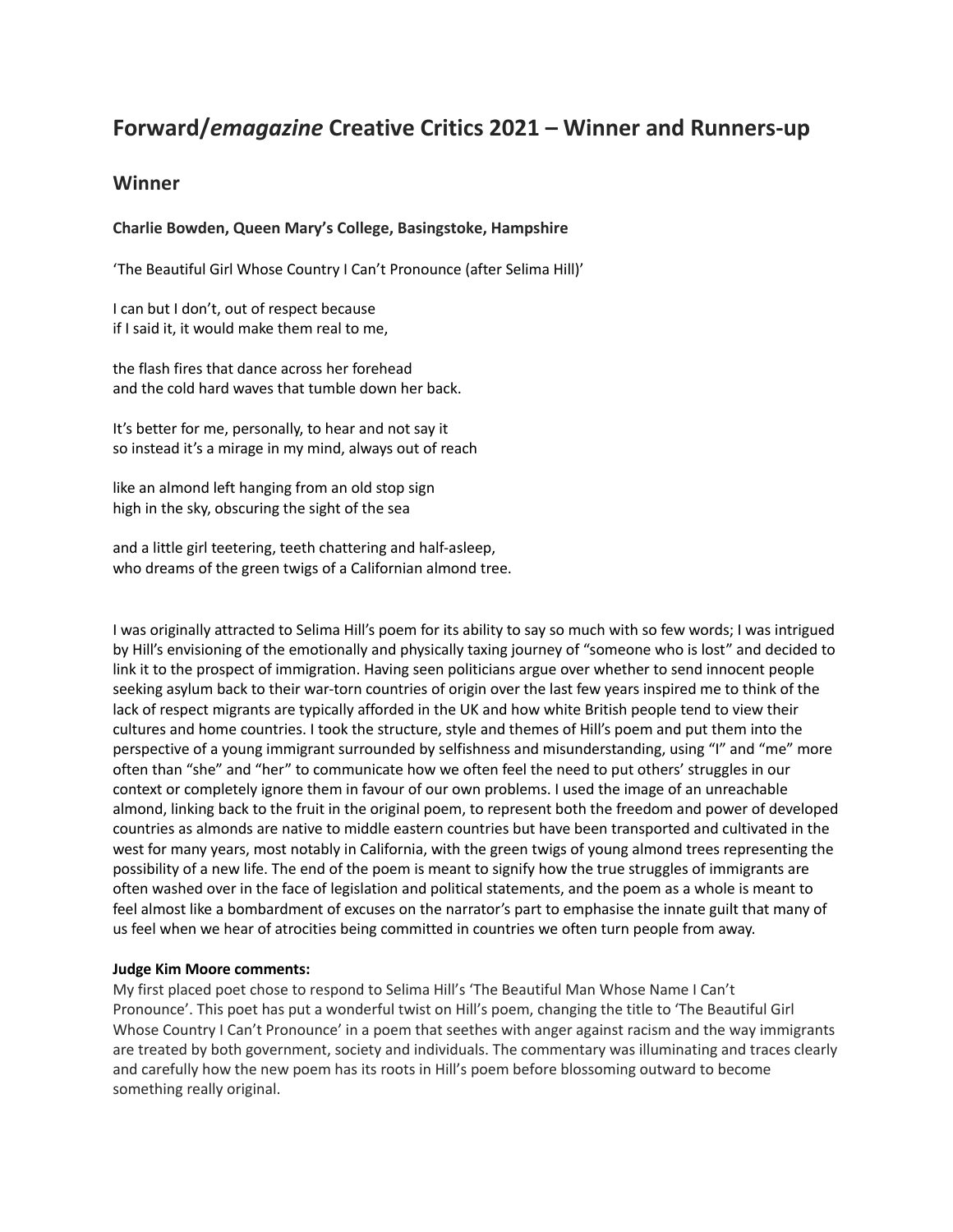# **Runner-up**

## **Charlotte Vosper, St George's College, Weybridge, Surrey**

'Up and Away'

Jolt onto the bus and debate where to sit: With the wasted old man or the infamous tit In your maths class who looks like they just want to quit As the tunes in their ears ascend up and away.

Faint, tinny bars from these earbuds escaping As teenagers rap about women they're raping And high-schoolers huddle in cubicles vaping Sweet clouds of bubblegum, up and away.

Pull down your school skirt by sheer force of habit And speed down the high street as meek as a rabbit; Better pick up the pace or he'll think he can have it And you ponder how you could float up and away.

Always perceived, yet deprived independence, Pushed into a law court and left no defendants And wondering when it all got so relentless – Their promise so futile; flee up and away.

'Up and Away' is a poem loosely based on Chingonyi's '16 Bars for the Bits', drawing inspiration from the musical influence exhibited through its tight rhythmic flow and melodic reference of "16 bars". This idea is reflected within my poem through a similar rhythmic drive and the inclusion of the line "tunes in their ears" as a vehicle to move the poem forwards. The overarching theme of a societal disregard of adolescents is inspired by Chingonyi's line "the youngers get bladdered and stagger"; I was struck by the lack of realistic literary portrayal of the teenage experience that did not either glorify or erase. Additionally, I decided to imitate the relatively indifferent tone that discussed what could be regarded as failures of modern society. For instance, I contrast the gravity of misogyny and rape culture reflected in the line "Better pick up the pace or he'll think he can have it" with the simple consideration of how one could "float up and away". I believe that escapism is a powerful tool in both literature and everyday life, which is why I centred my poem around the repetition of the act of leaving a situation ("up and away"). I view the nonchalance of Chingonyi's writing as a form of this escapism, where one does not consciously confront the flaws of a late-stage capitalist society that forces divisions between class and creates a space where there are many "homeless in parks" that have to make "bargains with breathing"; this is a technique I admire and tried to emulate. Structurally, my poem is also 16 lines long and features enjambment to mimic the spilling of topics and ideas and a consequent urgency to address them all at once.

## **Judge Kim Moore comments:**

My first runner-up is 'Up and Away'. Through their commentary, the poet describes how they have taken inspiration from the musicality and formal drive of Kayo Chingonyi's poem '16 Bars for the Bits' to create their own reflection on teenage experiences. The jaunty rhythm and rhyme scheme deployed in the poem contrast sharply and effectively with the disturbing portrayal of misogyny in the poem.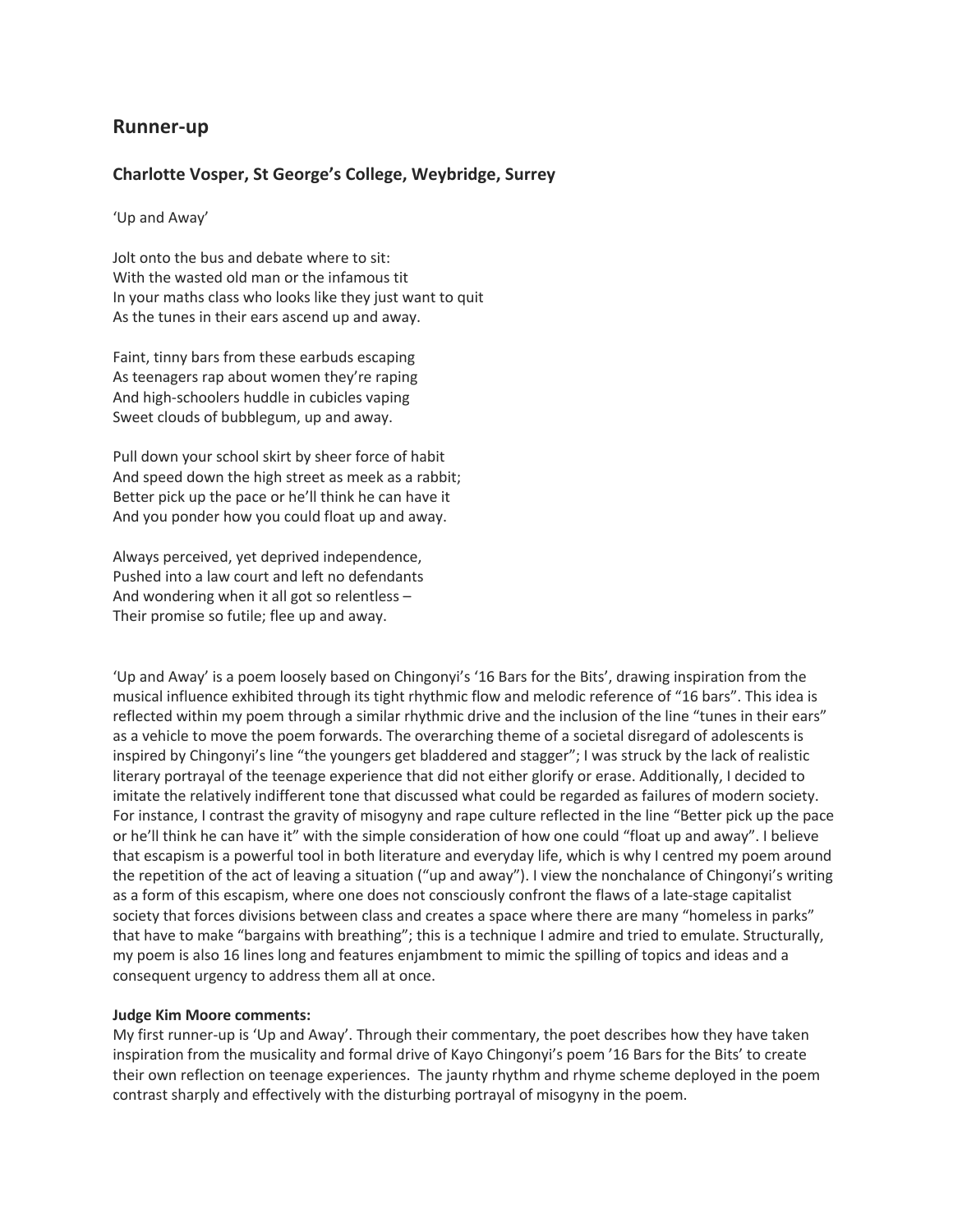# **Runner up**

#### **Florence Burdge, Camden School for Girls, London**

'Things I have caught'

Primary school was rife with colds and whispers and giggles. We caught them all and passed them round like a rumour.

A summer of camps, sports and sweat, and ice lollies under the shade of a watchful oak. A glorious moment when I caught the soaring ball with one outstretched hand, and heard my name cheered by a chorus of friends.

Years later I caught the tube with my girlfriends. On the way to London Town in a delicate summer, jeans and a jumper. I caught his camera; we must have caught his eye.

Amber's house. From the bottom step light and content, I caught a snippet of a whisper that slithered down without the owners knowledge and got caught in my brain.

And when my friend was slipping down, down, each night I reached into that black hole and caught his hand.

And now each day I catch the train, I wear a mask to keep out the cold.

Caleb Femi writes in this poem about being a young black, working class kid in the UK, and the challenges that come with that. The first few stanzas paint such a vivid picture of childhood, particularly childhood in London, and feel reminiscent in an almost comforting way. It is this that first drew me to the poem and made it so heartbreaking towards the end. His poem is a journey from youth to adulthood and it is reflected in the tone of his writing - from comedy to emotive and heartfelt description. In my response to his poem I explored my own experience as a young woman in London and my growth from innocence to experience. I started my poem at the age of 5 to 11, around the age that Femi begins his poem, and the age where children are still at their most innocent. The first two stanzas are, then, about the joys of being a child, and even if colds are